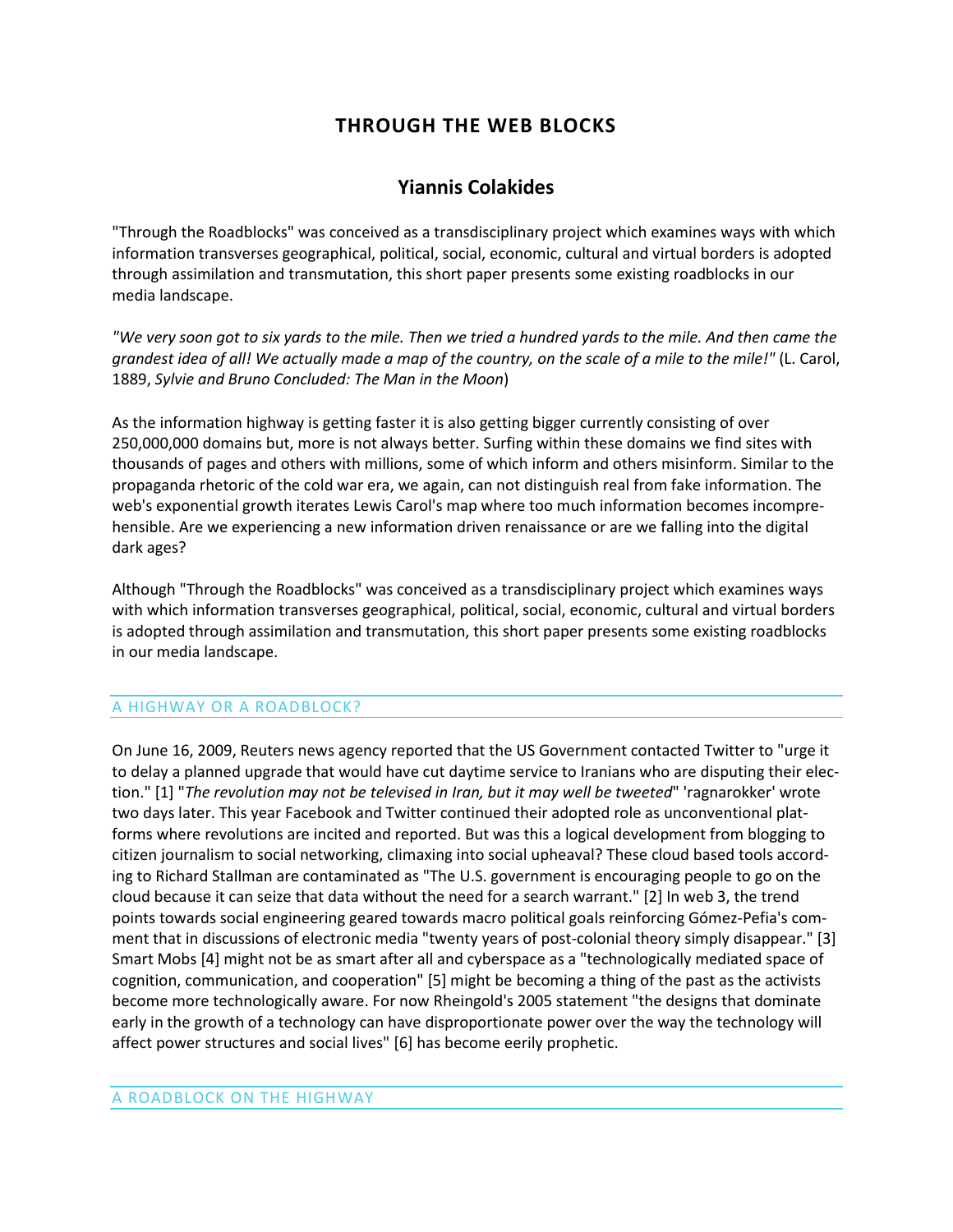One of the popular definitions of web 3 is 'a fast broadband to the internet always and everywhere'. This definition assumes an international infrastructure and access to the latest hardware and software. The current model both enables and constrains this aspiration as it relies on the financial capabilities of individual countries whilst the access to the information depends on economic class but also, in Pierre Bourdieu's terms, the cultural capital. The current volume of the net assumes that you read and write a European language (preferably English or Spanish) whereas if one wants to be involved in programming or scripting, English is the only available language which results in the exclusion of the non english speaking population or creating an unfair advantage at best. It might not just be the funding and infrastructure which makes the US a leader in software development but as software controls content, content can become prejudiced.

#### COLLATERAL DAMAGE

According to Zuckerman, people are "interested in seeing cute cats being adorable online. When the government blocks DailyMotion, it impacts a much wider swath [...] than those who are politically active. Cute cats are collateral damage when governments block sites." [7] The dominant western view criticizes China's firewall which blocks part of the internet within its borders but this very same view blindly accepts the access limits and censorship on cloud computing based software. Google has in the past two years developed algorithms which block any YouTube videos which they recognise as bridging their content guidelines. Facebook goes one step further. During the Egyptian uprising earlier this year, online activists created facebook groups where plans of action were discussed. One such group was the 'April 6 Strike group' which eventually reached 76,000 members. [8] The group was administered by two users, Rashid and Maher who were moderating the messages. Maher started sending messages to the group which eventually resulted in getting him banned from Facebook as the software recognised them as spam not because of message content but because of message frequency. The absence of human judgment in the administration of large sites presents us with yet another restriction to our freedom reinforcing Zuckerman's argument "the tools that have become most useful to activists have characteristics that un-recommend them for activist uses." [9]

## THE CONNECTION HAS BEEN RESET

Every site's server we visit records our IP address as well as other computer specific information. Our internet footsteps are recorded, existing as latent documentation with a potential to be analysed by webmasters or official and/or unofficial agencies. Collecting IP addresses has been recently made illegal in Germany and browser cookie serving will be made illegal in EU without the surfer's prior consent. The German law prohibits the collection and processing of IP addresses whilst the UK law seems to be clear regarding website owners who "must not store information or gain access to information stored in the computer (or other web-enabled device) of a user unless the user 'is provided with clear and comprehensive information about the purposes of the storage of, or access to, that information' and 'has given his or her consent'." [10] *'Wir speichern nicht'* has become a motto amongst the Apache server users in Germany but the rest of Europe is slow to follow whilst in many other countries, the discussion has not even begun.

Unlike online social networking software, where identities are exaggerated or faked, IPs and MAC addresses can be pinpointed to a particular computer in a particular street address. Rashid's Facebook protest resulted in her arrest by the Egyptian security forces. Our telepresence is currently traced and our online privacy is mostly non existent.